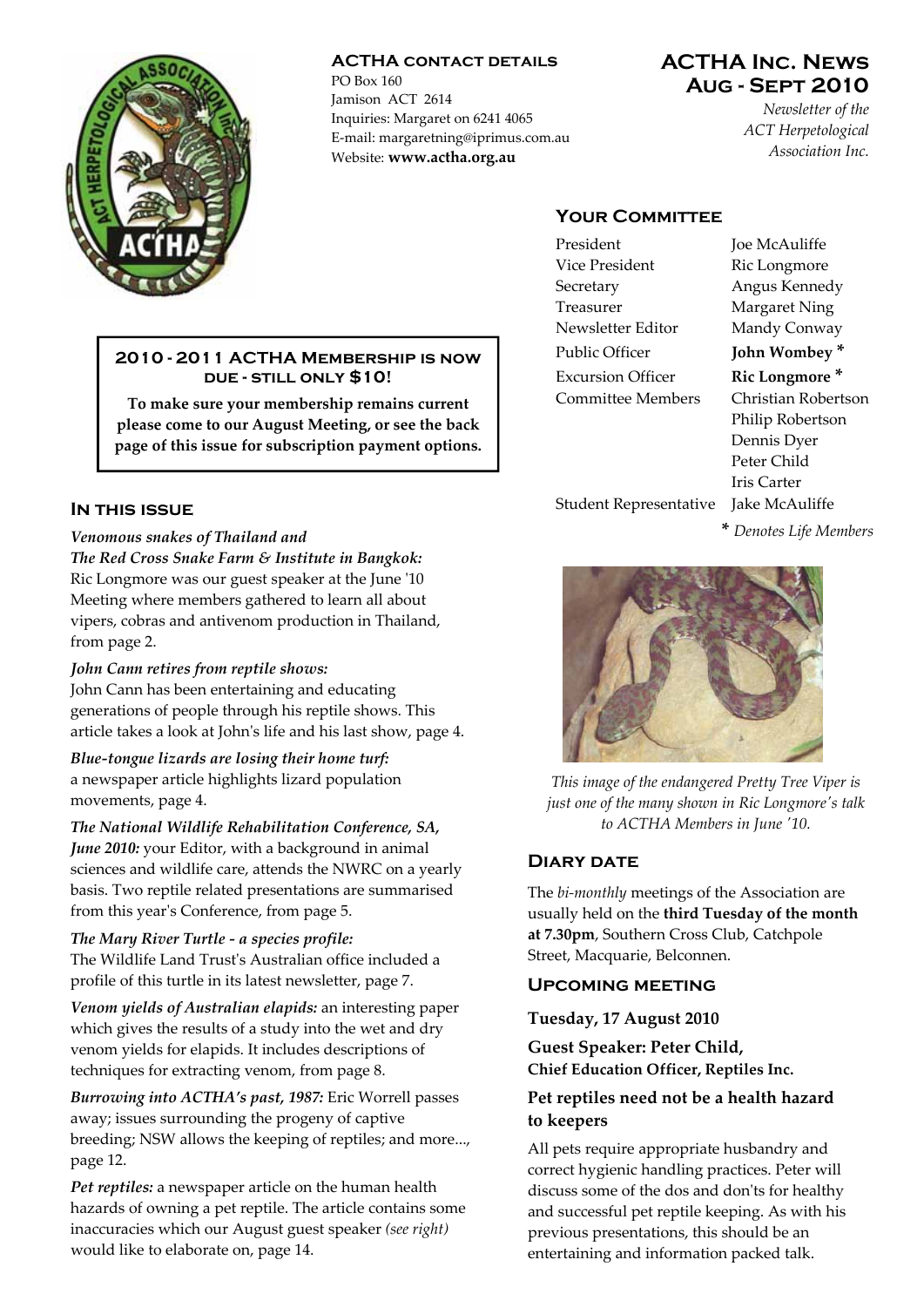# **Venomous snakes of Thailand and the Red Cross Snake Farm & Institute in Bangkok**

*ACTHA's June 2010 talk was given by Ric Longmore.*



Ric started his presentation with some general information on a reptile which is very close to his heart.

There are slightly more snakes in Thailand (182 species) than Australia (170 species) most of which are classed as colubrids. In addition, and relevant to the talk, there are 3 species of krait, 3 species of coral snake, 4 species of cobra, 12 vipers and 6 sea snakes.

The Siamese Russellʹs Viper, *Daboia russellii siamensis*, is responsible for the largest number of bites and deaths in Thailand. Most of the snake bites in Malaysia are from the Malaysian Pit Viper, *Calloselasma rhodostoma.*

Viperid glands are very large, producing a lot of venom which comes close to the quantity an Australian King Brown Snake would produce.

The Red Cross Snake Farm and Institute was opened in 1923 and its primary aim was to develop vaccines to help people being afflicted with tetanus, tuberculosis, hepatitis, cholera as well as other diseases. The facility had also developed cobra antivenom at this time but with Australiaʹs help the technique was perfected. The facility is supported by the Queen of Thailand. Enclosures have been modernised utilising money from the Red Cross and the Thai Government.

The site on which the Institute sits is about 10 hectares and houses snake enclosures, the research staff, the snake venoms and the vaccines produced on site. The Institute is open to the public, with exhibitions and talks. A horse farm from where the antivenom is produced is located at Hua Hin, some distance from Bangkok. This is where draught horses are injected with increasing doses of snake venom to develop the antivenom.

Ric first visited the Institute in 1984 and makes a point of seeing the friends he has made each year. One such friend, staff member Dr Taksa Vasaruchapong, a doctor in veterinary medicine and a snake handler, was recently made an Honorary member of ACTHA for his contribution to herpetology in Thailand



and his interest in Australian venomous snakes.

Ric proceeded through his slides of a King Cobra, *Ophiophagus hannah (below),* which at 5.5m is the world's largest venomous snake. They predominantly feed on other snakes, however are fed on water snakes as adults and lizards as



young in captivity. Attempts to have the snakes eat mammals have failed to date. The snake is responsible for some human deaths but is not listed in the top 15 of dangerous snakes. However, it is able to inject a large amount of venom and is regarded as quite dangerous.

Cobras naturally rear up and this is not always a sign of an imminent bite: the stance is also one of a "fear-induced" posture. Snake handlers often

> pat and kiss the top of a snakeʹs head when in this characteristic pose. The snakes are used to captivity, in fact easily settling down to their new life. The fangs are not as big as vipers. A sheath covers most of the fang with only the tip showing.



*The fang sheaths can be seen here in the open mouth of a cobra.*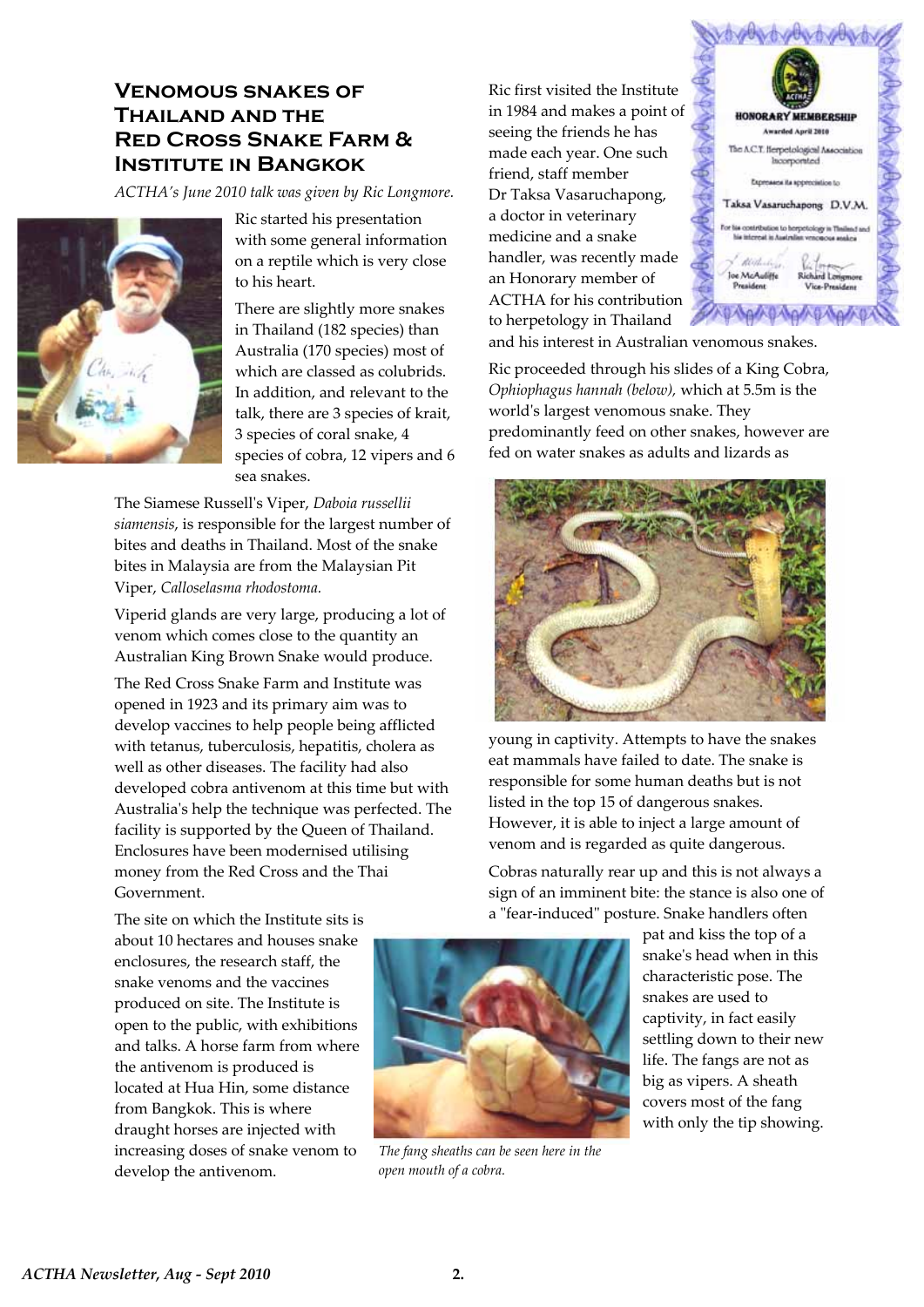

*Naja kaouthia,* the Monocellate Cobra. The image at left shows the normal colour pattern of the snake that bit Taksa on the finger. Ric explained that although his friend Taksa received antivenom injections against the neurotoxins, it was the myotoxins that went on to start eating the flesh from his arm.

*Naja siamensis*, the Siamese Spitting Cobra, 1.5m in length, is a beautifully patterned animal, Ric enthused, adding that apart from a small opening at the end of their fang they have a little opening on the groove of the fang half way up to control the venom so that it comes out horizontally in a spitting action. According to literature they aim at the eyes of a predator.

The Equatorial Spitting Cobra, *Naja sumatrana,* is nocturnal, so handlers have changed the snakeʹs normal day and night time patterns for viewing purposes. At over 2m in length they are considered fairly deadly.

The small White‐lipped Green Tree Viper, *Trimeresurus albolabris,* grows to only 100cm in length but has fangs of about 1.5cm in length. The fangs can be moved forward, they are 'hinged'. An arboreal snake rarely seen on the ground, there are 4‐5 species although taxonomically there is a problem with sub‐speciation. It mainly feeds on birds.

The prettiest venomous snake in Thailand, according to Ric, is the endangered Pretty Tree Viper, *Trimeresurus kanburiensis (below),* which reaches only 70cm in length at maturity and has a striking purple and green colour. It is found only in the south‐west of Thailand and whilst arboreal it does come to ground.



The Siamese Russellʹs Viper, *Daboia russellii siamensis*, is responsible for the largest number of bites and deaths in Thailand. It also occurs in southern China, Myanmar, Taiwan and Java. Great care must be taken in milking this snake because the fangs are so long they can be broken. A petri dish collects about 30ml of venom from 2cm long fangs which shoot forward like flick knives.

There is a website which lists the most dangerous snakes internationally, grouped together due to the number of bites. The data is correlated with the types of first aid that victims receive. In much of Asia snake bites generally occur in exceptionally poor areas with poor first aid and responses. The antivenom is also horrendously expensive. Much fund raising by charity events is undertaken for developments like snake farms. Many casualties do receive antivenom however a 15ml vial costs approximately \$US800. In some instances a few vials are needed.

The Institute has been successful in developing polyvalent antivenoms for both the dangerous elapids and viperids in Thailand. Neighbouring countries benefit from this development and the Commonwealth Serum Laboratories in Melbourne has been of great assistance to the Institute over many years.

Finally, the dramatic pictures of Taksaʹs arm (*below*) following the bite from a Monocellate Cobra whilst demonstrating at the Institute caused a stir in Ricʹs audience. Members were relieved to learn that Taksa made a good recovery. Ric keeps in touch with the Institute often.





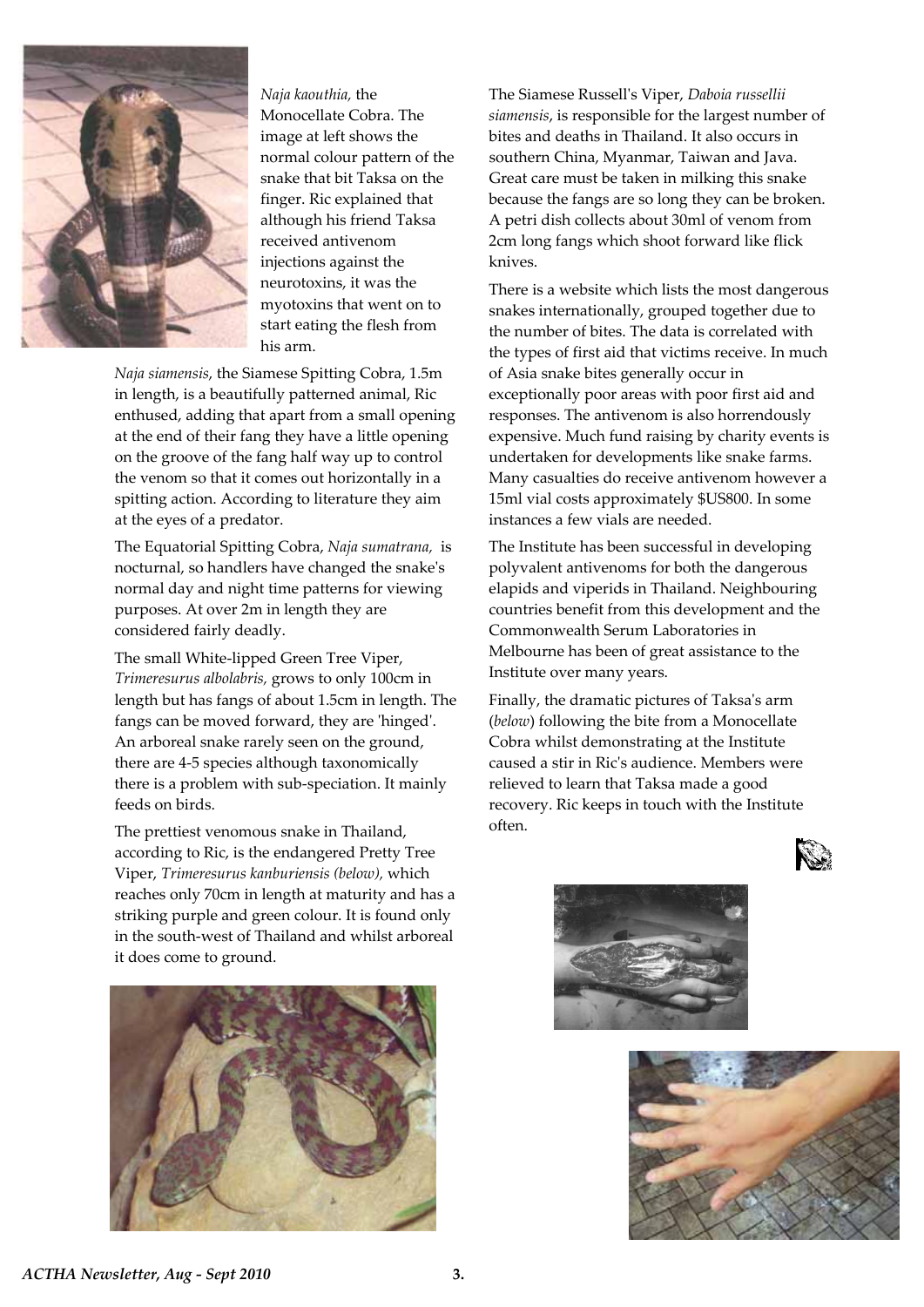# **John Cann 'La Perouse Snake Man' retires**

*Summarised by the Editor from a collection of articles which appeared in the May 2010 edition of The Australian Herpetological Societyʹs Newsletter.*

La Perouse is a snake pit that has hosted snake handling performances since 1897. Previous owners "a colourful but luckless lot" have included its founder, Professor Frederick Fox, who died after being bitten by a Krait in Calcutta. The next operator, Garnett See, was killed in 1913 by a brown snake at his first La Perouse show. Tom Wanless, a subsequent owner, died in 1921 after being struck by a green mamba during a demonstration in South Africa. Enter the Cann family.

John Cannʹs mother, Essie Bradley, was the first snake woman of Tasmania and his father, George Cann snr, was running a snake show in Hatteʹs Arcade in Newtown by age 13. After fighting in France during World War I George snr returned in 1919 to take over the La Peruse snake pit.

In 1938 Cann snr became the curator of reptiles at Taronga Zoo, but continued to run the show on weekends with help from his young sons George jnr and John. They took over the show after their father died of a stroke in 1965.

John and George ran the weekly shows for more than 40 years before George died, after which John continued alone.

Today, the shows have become a bit much, with the public risk insurance and the cost of feeding and



housing the animals an added burden, not to mention the allergies John has developed from the seven venomous snake bites he has received over the years.

Sunday the 18th of April 2010 saw a large crowd gather for the last show (*see pic above)*. Just after it started, Minister Peter Garrett and local Mayor Michael Daley MP jumped the fence, shook hands with John and presented him with a Certificate of Appreciation. It read, in part:

**John Cann ʺThe Snake Manʺ and the Cann family**

*For over 90 years of services and contribution to La Perouse and our local community. We thank you for your many years of entertaining and educating generations and for helping to preserve local animals large and small.*

John will hand the show over to the Hawkesbury Herpetological Society, together with the 25 venomous snakes, goannas, pythons, lizards and a small salt water crocodile he keeps at his Phillip Bay home. He intends to then "go camping, get out and about. Thereʹs still lots to see out there..." with his wife.



# **Blue-tongue lizards banished from backyards to Sydney's outskirts**

*Summarised by The Editor from an article written by Ben Cubby, Sydney Morning Herald, 13 July 2010*

ʺWildlife groups are reporting that blue‐tongues and other natives, such as the tawny frogmouth, are being pushed to the edge of the city by more intense development and higher human population density."

The Gosford reptile Park is running an endangered species month with daily exhibitions featuring native animals that are under threat. Observers say blue‐tongue lizard populations appear to be thinning out.



*Eastern Blue‐tongue Lizard, photo by Glenn Shea*

James Dawson, Biodiversity Conservation Section, NSW

DECC&W, advises "While there is increasing pressure on these animals and numbers are difficult to ascertain, there are things people can do to encourage wildlife in their backyards."

The Department recommends leaving at least part of a garden in a relatively natural state, with logs and rocks resting on the ground and bushy shrubs to provide cover for small animals.

Instead of snail baits, which are toxic to many other animals too, people can use slug traps or physical barriers made up of sawdust, grit or eggshells.

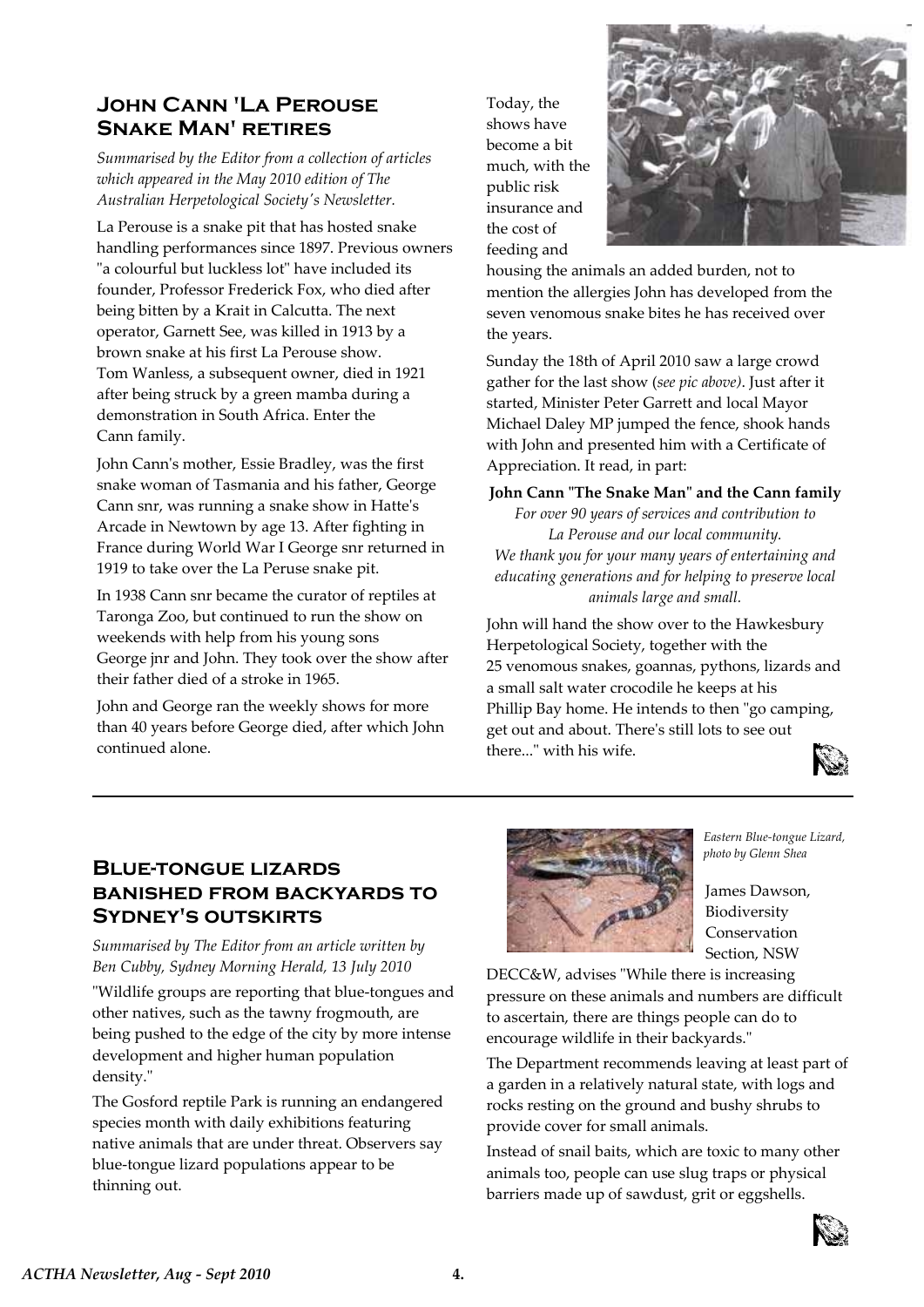# **The National Wildlife Rehabilitation Conference, Adelaide, 22 - 24 June 2010**

### *By Mandy Conway, Editor*

As in past years, I attended the NWRC which was this year hosted by South Australia. The annual 3‐5 day Conferences, rotated through all the Australian States and Territories (bar Tasmania to date), are inspirational, informative and sometimes distressing.

**Inspirational** in the sense that each year you meet up with like‐minded people who care for injured native fauna in their areas of expertise (more reptile people this year!) and with whom you form a great long distance friendship. Many are not only rescuers and rehabilitators, but are actively involved in studying and recording population distributions, disease outbreaks and breakthroughs in injury treatment and management, often encompassing husbandry matters.

**Informative** in that developments in habitat management and captive breeding of endangered fauna etc are presented and discussed by attendees, often until all hours of the night in a hotel foyer which, having now attended six conferences, gets better every year ‐ discussions and information sharing that is!

**Distressing** The two conferences held after Steve Irwin died were particularly sad. Yes, I thought he was a tad over the top and never really watched his TV performances, but when the plane we were on from Darwin to Canberra broadcast his death we could only think of the things he had achieved. Achievements which we had been shown at several Conferences. The scale of habitat conservation and funding for particular species protection that Steve Irwin had initiated... I was inspired to volunteer at the Australia Zoo Wildlife Hospital for 1 week shortly afterwards and its an experience I will never forget, especially the commitment by the people who work and volunteer in all areas of Australia Zoo.

This year, Aaron Machado from the Australian Marine Wildlife Research & Rescue Organisation gave a presentation on his organisationʹs efforts to help marine wildlife in the wake of the Gulf of Mexico oil spill. Photographic examples of the shear number of wildlife affected was distressing. One photo of eight pelicans stuck together, covered in oil, who were left to suffocate to death because people were only allowed to record stranded animal numbers but not to rescue anything on the beach was a directive beyond belief! Any animal who was still alive after 48 hours would be euthanased ‐ depending on staffing. I had to turn away from the images of mass sea turtle mortality. All Conference attendees were visibly upset at the helplessness of volunteers in the region who were powerless to relieve suffering due to 'red tape'.

### **On to the reptile related presentations...**

Each year there are more presentations involving reptiles and amphibians and Iʹve summarised two given this year. (*NB in the ʹWildlife as pets in Qldʹ article Iʹve focussed on reptiles and amphibians. Ed.)*

## **The Pygmy Blue‐tongue Lizard**

*Mr Terry Morley, a keen herpetologist. Following is an excerpt from the Conference Proceedings.*

Until 1992, the Adelaide or Pygmy Blue‐tongue Lizard (*Tiliqua adelaidensis)* was only known from a handful of specimens, the last of which were collected in the late



1950's. Between then and their rediscovery in late 1992 there had been many unsuccessful attempts to find the species, by professional and amateur herpetologists alike. Accordingly, the species was thought to be extinct.

A chance discovery of a dead specimen in a road‐ killed Brown Snake (*Pseudonaja textilis*) in 1992 gave scientists an opportunity to find out more about this species' biology. The South Australian Government developed a draft recovery plan, providing funding for a full scale research program involving many institutions and individuals. Three PhD thesisʹ are currently underway, which to date have resulted in finding the lizard at 28 sites, some in historical original locations.

Adelaide Zoo received the first live animals in 1992 and was charged with determining captive requirements in case future captive breeding, re‐ introduction or translocation programs would be needed. Five lizards were caught in pit‐fall traps and one was found in a Wolf Spider hole. The Trapdoor Spiderʹs burrow is also suspected of housing this species.

The spiderʹs holes were replicated and the lizards gladly made these their new homes. The Pygmy Blue‐tongueʹs diet was thought to be similar to other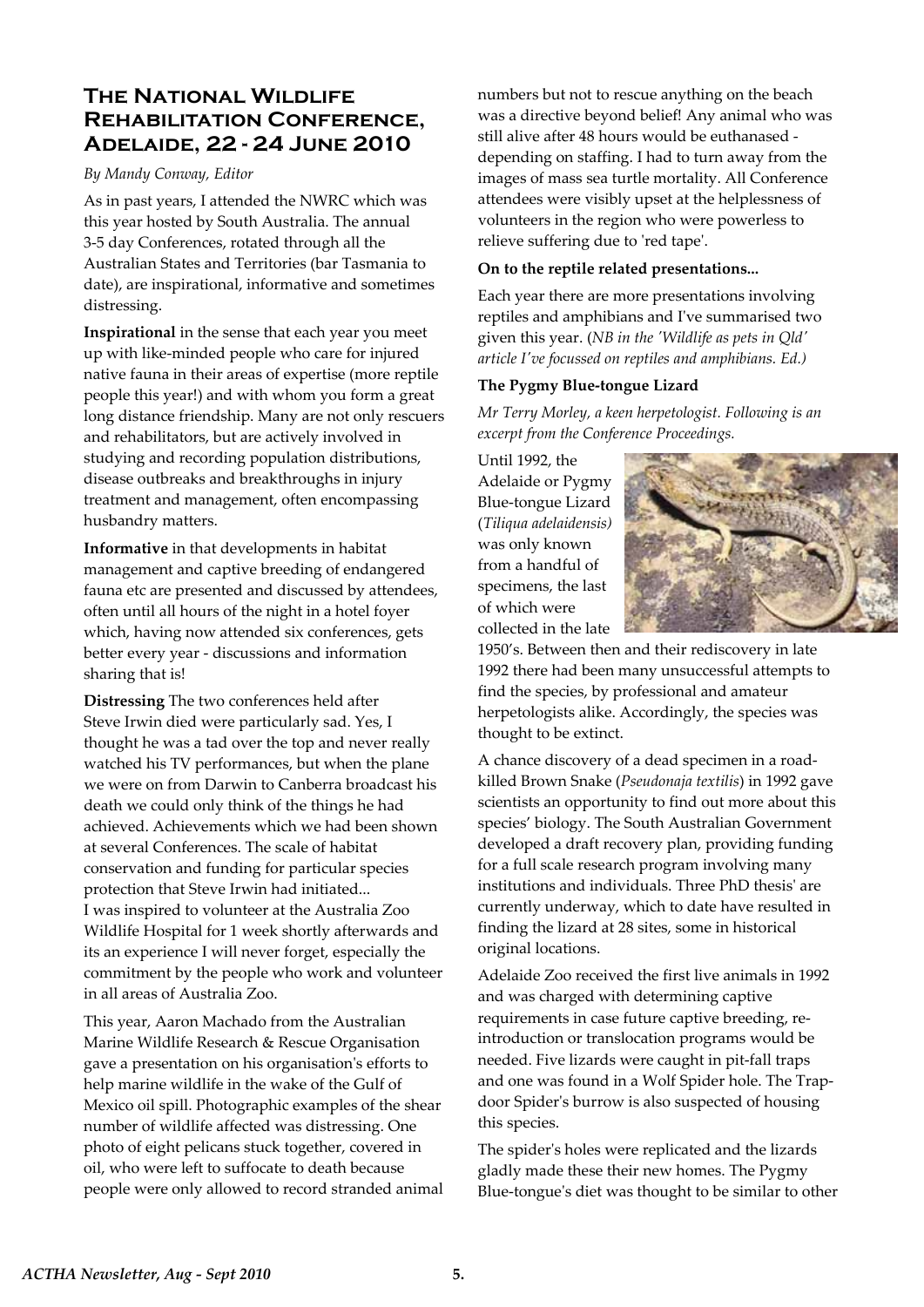species: limited observations in the field show a diet of predominantly grasshoppers and vegetation.

Researchers have since been given permits to collect an additional 10 animals. They are concentrating on gravid females, which are released after giving birth along with some of the young.

Data to date reveals 1‐4 young are produced (with an average of 2), the young average 1.5g at birth, measure 45mm and stay with their mother for some time.

Captive breeding attempts have remained unsuccessful to date but the Zoo is hibernating adults outside this year and will be placing pairs in new enclosures in Spring.

#### **Wildlife as pets in Queensland**

## *Janet Gamble, State Wildlife Coordinator, and Leonie Rickard, Senior Wildlife Officer, RSPCA Qld.*

RSPCA Qld provides for common pocket pets like rats, mice, guinea pigs and also native and exotic wildlife species such as birds, reptiles, fish, crabs, amphibians and invertebrates. These animals are presented as strays, private surrenders, seized or rescued wildlife. Shelters in Qld are seeing a few trends: birds provide the bulk of small animal intake with annual reptile intakes increasing.

Housing density increases in response to rising human population growth, especially on the East Coast, means the popularity of smaller pets is on the rise. "It is generally considered... by the broader community, that these species are less needy and easier to care for than dogs or cats."

"In Qld, the Department of Environment and Resource Management (DERM) administer the Nature Conservation Act 1992 which regulates keeping native wildlife as pets. The regulations were relaxed in 2006 allowing trade in native reptiles much easier. Pet shops and reptile keepers can trade on the condition that both parties hold a permit. Generally, you can only keep native reptiles if you have a license. Anyone over 13 may apply for a Recreational wildlife license to purchase and keep native and lawfully obtained birds, reptiles and amphibians."

Native animals require equally high standards of care as any domestic pet, however in many cases it is much more difficult to adequately provide for them. They often require specialised husbandry and facilities to mimic their natural environment and meet their physiological and ecological

requirements. All pets should have routine veterinary consultations that incorporate a vet medical program, however pocket pets, historically, often do not see a veterinarian during their lifetime.

There are also some zoonotic and species specific diseases worth noting. Cryptosporidiosis via faecal ‐ oral from reptiles is one. Others include:

**Chytrid fungus**, *Batrachochytrium dendrobatidis:* The Australian Government has two Threat Abatement Plans in attempts to manage wildlife disease at a national level using a comprehensive, integrated approach. One for "Infection of amphibians resulting in Chytridiomycosis", a highly virulent fungal pathogen of amphibians which is capable at the minimum of causing sporadic deaths in some populations and 100% mortality in others.

**Inclusion Body Disease (IBD): A**n important disease in Australian snakes because of its 100% fatality rate. This is mainly a disease of boas and pythons. The incubation period is unknown but has been seen to exceed 12 months. Its current status in wild Australian snakes is unknown. Prevention and control recommends quarantine periods as long as 13 months.

**Ophidian Paramyxovirus (OPMV):** Transmission is by aerosol and through faeces. The snake mite, *Ophionyssus natricis,* has also been implicated as a possible vector. Families affected are elapids, boids and colubrids. Current advice says that snakes should be quarantined for a minimum of 90 days with good mite control practise in place.

A 2006 veterinarian magazine said ʹ...the reptiles are coming...', advising vets to be prepared. Qld is seeing a rise in reptile intakes, the on‐line Pet Directory lists 40 Australian and 10 Qld reptile veterinarians, will this be enough?

Problems arising from release of unwanted wildlife pets has been documented in Australia with Red‐eared Slider Turtles: yet another issue.

### **Reptiles – The subject of more recent interest and hobby in Queensland.**

DERM has a local facility that has been taking the "illegal" native fauna presented to RSPCA Qld. The facility is starting to have difficulties in re‐ homing the reptiles due to saturation of permit holders and staff are not confident to perform a competent formal adoption process. That is, they are unable to say no without appearing biased or prejudiced (pers com).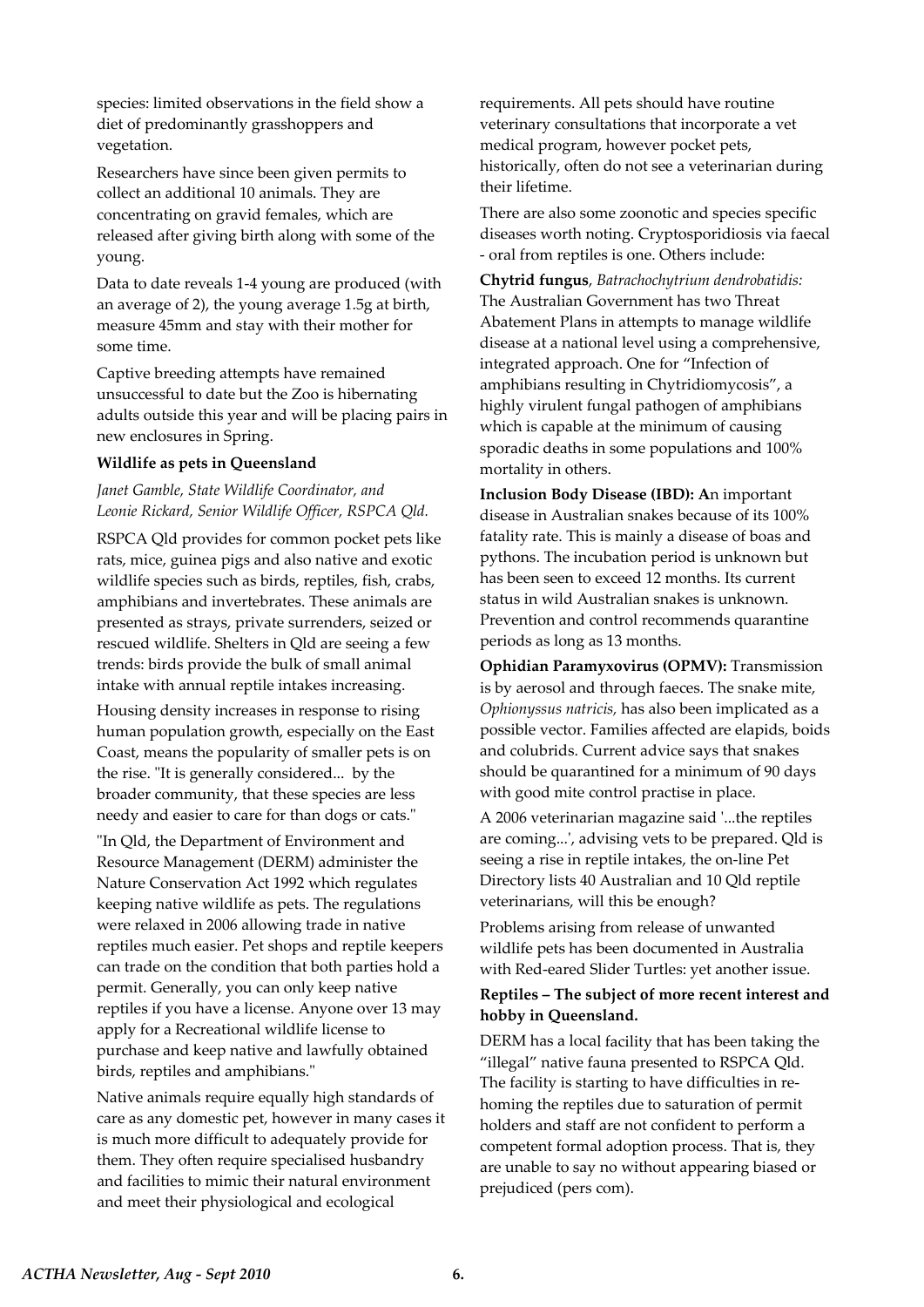Councils responsible for animal registration have advised that the failure to locate an owner is 95% more likely for animals other than dogs. Many tags and bands are untraceable because there is no national trend to utilise the service. Pocket pet owners and service providers, including pet shops and vets, are either naive to the availability of a micro‐chipping service or not willing to spend the money, currently approx \$20.

RSPCA Qld is working with DERM towards being able to re‐home reptiles in the future. RSPCA Qld is also currently working towards the promotion and development of national recording of microchips for native fauna, both free‐living wildlife that has been in care for some reason (universities, rehabilitation, surveys) and pets (birds and reptiles). Negotiations with Homesafe are almost finalised with registration at an additional charge (~\$15.00) for wildlife as pets undergoing adoption.

Leonie finished by saying "If wildlife were to be kept as pets then the licence process should include thorough training in the needs of the species to be kept."

### **References relating to reptiles:**

#### *IBD fact sheet*

http://www.wildlifehealth.org.au/AWHN\_Admin/ ManageWebsite%5CFactSheets% 5CUploadedFiles/122/Inclusion%20Body% 20Disease%20in%20Australian%20Snakes%2025% 20Jul%202009%20(1.0).pdf

### *OPMV fact sheet*

http://www.wildlifehealth.org.au/AWHN\_Admin/ ManageWebsite%5CFactSheets% 5CUploadedFiles/122/Ophidian% 20Paramyxovirus%20in%20Australian% 20Snakes%205%20Sept%202009%20(1.1).pdf

*Threat Abatement Plan; Infection of amphibians with chytrid fungus resulting in chytridiomycosis:* http://www.jcu.edu.au/school/phtm/PHTM/frogs/ papers/chytrid‐report.pdf

*DERM – Native Animal Pets, Birds, Reptiles* hhttp:www.derm.qld.gov.au/wildlifeecosystems/ wildlife/living\_with\_wildlife/ native\_animal\_pets.html



## **Wildlife Land Trust species profile: Mary River Turtle**

Reproduced from "Wildlifelands" issue 6 2010 which is produced by the Wildlife Land Trust 'www.wildlifelandtrust.org' ʹThe Mary River Turtle is classified as an endangered species not only under both the Queensland *Nature Conservation ACT 1992* (NCA) and Commonwealth *Environment Protection and Biodiversity Conservation Act 1999* (EPBC Act), but additionally the World Conservation Union Red List of Threatened Species, which ranks them in the worldʹs top 25 most endangered turtle species. We are extremely proud that the Commonwealth listing is a result of our nomination finalised all the way back in 1994 to have the Mary River Turtle classified as endangered under the EPBC Actʹs predecessor, the *Endangered Species Protection Act 1992.*

As its name suggests, this turtle occurs in the Mary River in south-east Queensland, with habitat extending approximately from Gympie to the tidal reaches slightly upstream from Maryborough. Additional habitat is located in the Tinana Creek upstream of Tallegalla Weir, and it is likely that there are populations in the majority of waterholes of the Mary River downstream from Kenilworth. The turtle is most likely found in areas of clear, slow moving water, but also in areas where the riparian communities are heavily grazed and disturbed.

Population levels of the Mary River Turtle suffered major setbacks in the 1960s and ʹ70s when they were collected and sold as 'penny turtles'. This collection greatly depleted a generation of the species and left a reduced and aging population, with some reports suggesting that as many as 15,000 individuals were sent to shops every year during a 10 year period, before the collection and trade of reptiles was prohibited by the *Fauna Conservation Act* in 1974. Another major threat was narrowly averted only last year, with the Queensland Governmentʹs proposed Traveston Crossing Dam being rejected by Federal Environment Minister Peter Garrett (through power provided by the EPBC Act), who said, "the project would have serious and irreversible effects on national listed species such as the Australian Lungfish, the Mary River Turtle and the Mary River Cod - both of those endangered."

At present, it is possible that four Wildlife Land Trust properties (Coolaroogh, Greens Dale, Mount Monty and Oakview) have Mary River Turtles either on their land or very nearby, once again representing the critical role private land conservation can play in protecting threatened wildlife and their corresponding habitats.ʹ

The Wildlife Land Trust was established in Australia by Humane Society International in 2007, with a primary focus of encouraging private landholders with an interest in habitat protection to join with like-minded people in a national and *global effort for wildlife conservation.*

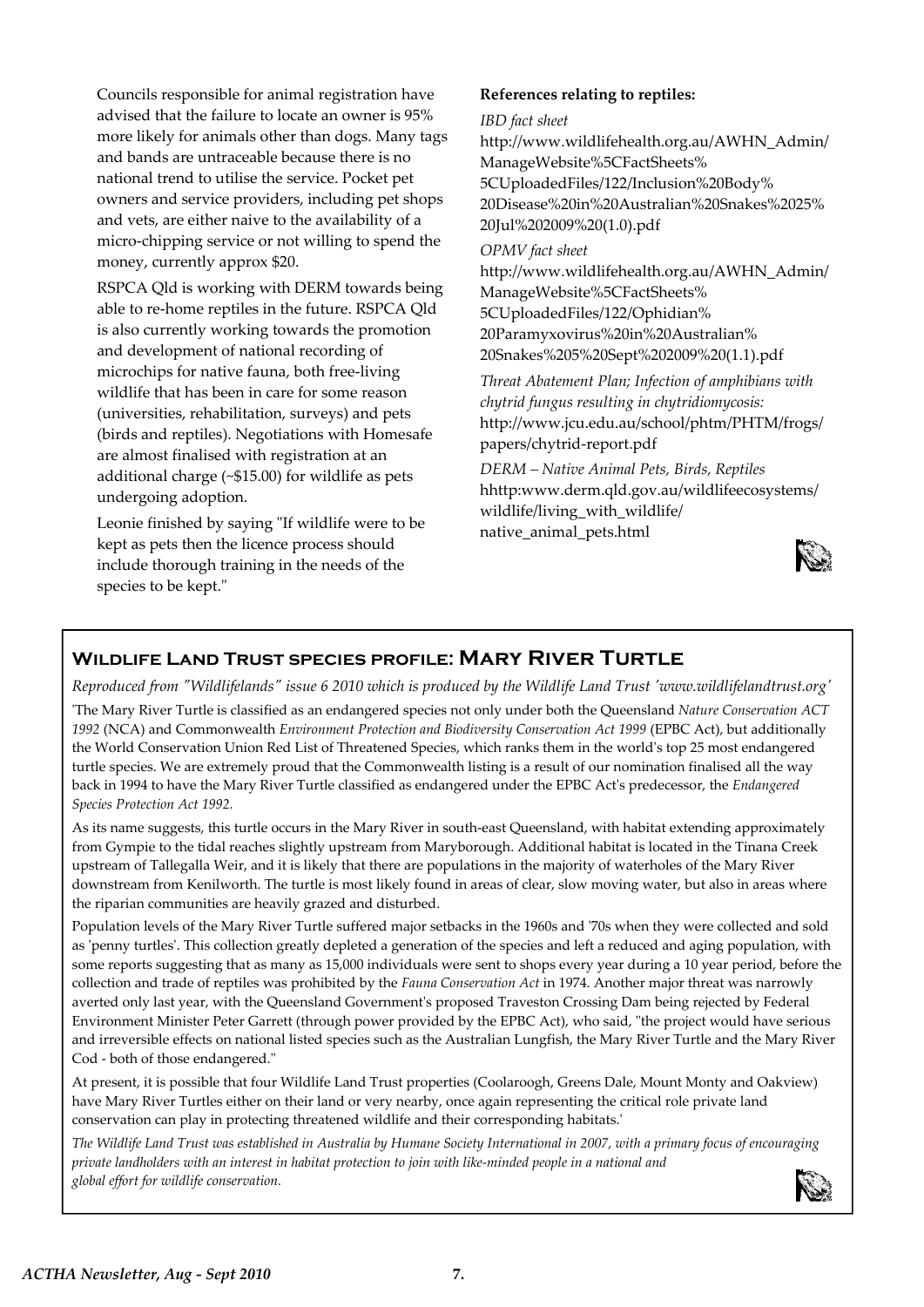# **Venom yields for Australian elapids**

*Source: Ecotoxicology (2006) 15:531‐538 DOI 10.1007/s10646‐006‐0089‐x Springer Science+Business Media.*

### **Abstract**

Wet and dry venom yields for Australian elapids and a number of non‐Australian species were examined in this study. Snakes from the *Pseudonaja* genus yielded higher than previously published amounts and suggest reconsideration be given to increasing the volume of antivenom in antivenom vials.

#### **Introduction**

The amount of venom produced by a snake when it bites is described as the yield. The whole snake venom is comprised of salts, water, enzymes, proteins and various other macromolecular and smaller organic and inorganic compounds. The traditional way venom yield is measured and compared is in its dried powder form where the free water is removed by some method of drying leaving the remaining solids. The remaining solids or dry yield is normally just called the yield as opposed to the wet yield which is the total weight of the venom (water plus all the solids). The percentage solids are the fraction of the solid weight divided by the total weight (solids and liquid) of the venom expressed as a percentage [(solid weight/total weight) ∙ 100 = % solids].

There have been many ways in which snakes have been artificially milked for their venom and many ways of drying venom. Some early milking techniques included forcing the snake to bite on a watch glass whereupon the venom spread out over the glass. Another method was to force the snake to drape its fangs over the side of a beaker and allow the venom to run down the inside of the beaker (a method more suited to longer‐fanged vipers). A later improvement saw a rubber latex diaphragm stretched over a glass beaker and the snake was forced to bite through it which stimulated it to express venom but it had the disadvantage of either forcing snakes milked subsequently to bite over the same area of rubber thus increasing the chance of transferring infection. Methods used to milk low yielding snakes like the *Pseudonaja* genus have in the past resorted to forcing the snake to bite on to rubber latex stretched over a beaker as with most other snakes resulting in some venom being wasted when it came in contact with the latex. For high yielding

snakes, the proportional amount lost by this method is less significant. The method used by Venom Supplies Pty Ltd at their Tanunda (SA) laboratory to milk low yielding snakes exposes the venom to a smaller surface area thus reducing contact losses and the pressure of the capillary tube against the *vagina dentis* (fleshy sheath surrounding the fang), stimulates the snake to express venom into the tube. The plastic used to make the capillary tubes also has less binding affinity for the venom than latex rubber allowing greater recovery of venom into the vial.

Early venom drying was carried out simply by allowing the water in the venom to evaporate in air. Later improvements to drying the venom involved placing the venom into a closed container where desiccants such as silica gel or calcium chloride accelerated the drying by removing moisture from the air in the container. Freeze drying is a more recent refinement where the venom is quickly frozen after milking and then subjected to a vacuum supplied by a vacuum pump which forces any water vapour coming off the frozen venom through a moisture trap condensing it on a cold surface. The process of sublimation of the frozen water in venom to a vapour when the pressure is reduced to almost zero, bypasses the liquid stage and so hastens drying thus preserving the more delicate macromolecules in the venom.

Scientific studies on snake venoms are quite extensive. Using key words ''snake'' and ''venom'' on the National Library of Medicine's internet database PubMed, some 13,236 papers were found. Clearly this does not reflect all scientific works. Scientists spend considerable sums of money carrying out this research and depend faithfully on the venoms they obtain, in many cases from commercial venom suppliers. It could be useful to reflect on the way these venoms are produced as it may influence the outcome of research results.

When working with venoms, whether it is in development of antivenoms, evaluating the lethal capacity of snake species or working with venoms in pure research applications, knowledge of the basic venom yield of the species in question is valuable. Often this basic knowledge is unknown. Moreover, in some cases, it is also useful to know the maximum and minimum yields, the weight of wet and dry venom delivered by the snake and the percentage of solids in the venom. The work described here aims at providing this basic information for most of the dangerously venomous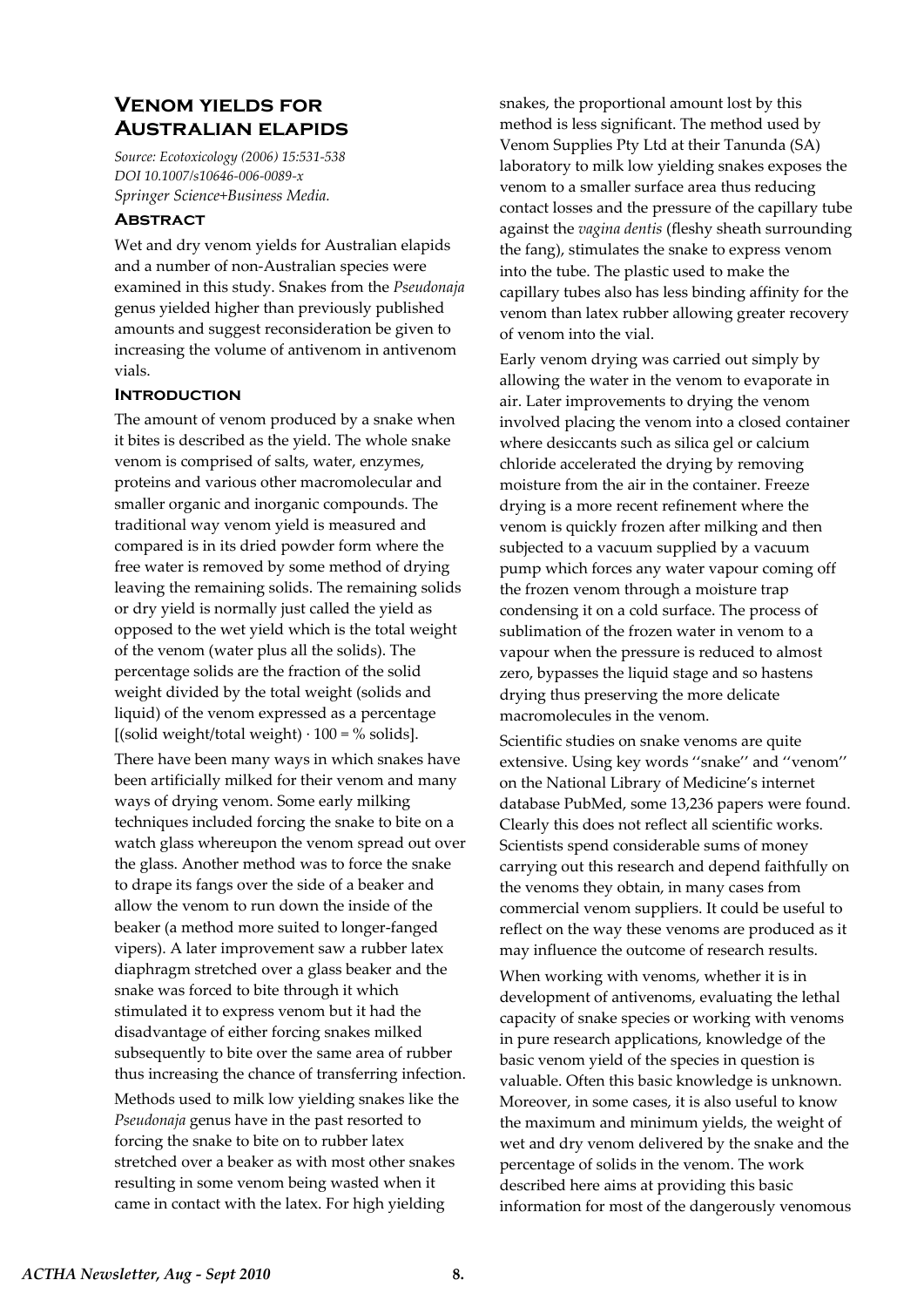Australian snakes and for a comparison with some other non‐Australian species. The data has been collected over 6 years at the venom production laboratories at Venom Supplies Pty Ltd. Some of the species assessed are shown below.

### **Australian snakes**

*Notechis ater serventyi*  Chappel Island Tiger Snake *Notechis ater niger* Peninsula Tiger Snake *Oxyuranus microlepidotus* Inland Taipan *Oxyuranus scutellatus*  Coastal Taipan *Austrelaps superbus*  Lowland Copperhead *Tropidechis carinatus*  Rough‐scaled Snake *Pseudonaja nuchalis*  Western Brown Snake *Pseudonaja affinis*  Dugite

### **Other**

*Bitis gabonica rhinoceros*  Gaboon Viper (Africa) *Bitis arietans*  Puff Adder (Africa) *Naja melanoleuca* Forest Cobra (Africa)

*Notechis scutatus* Common Tiger Snake (outside pits) *Pseudechis porphyriacus*  Red‐bellied Black Snake *Pseudechis australis* King Brown or Mulga Snake *Hoplocephalus stephensi*  Stephens Banded Snake *Acanthophis antarcticus* Common Death Adder *Pseudonaja guttata*  Speckled Brown Snake *Pseudonaja textiles*  Common Brown Snake *Pseudonaja inframacula*  Peninsula Brown Snake

*Bitis nasicornis*  Rhinoceros Viper (Africa) *Vipera latasti*  Lataste's Viper (Spain) *Crotalus vegrandis*  Uracoan Rattlesnake (Venezuela) *Agkistrodon bilineatus*  Mexican Moccasin (Mexico) *Naja kaouthia*  Monocled Cobra (Thailand) *Naja siamensis* Indo‐chinese Spitting Cobra (Thailand) *Naja mossambica*  Mosambique Spitting Cobra (Africa)

> All of the snakes examined are considered dangerous to humans, i.e. either it is a species which has caused fatalities or has high potential to cause them in bites not treated with an appropriate antivenom.

> The inclusion of the non‐Australian species is mainly for comparative purposes however the data will inevitably be useful for researchers.

### **Materials and methods**

Snakes were kept at Venom Supplies Pty Ltd laboratories in Tanunda South Australia The snakes were kept at temperatures ranging from a winter low of 18°C and summer maximum of 31°C. They were fed on either rats (*Rattus norvegicus*) or mice (*Mus domesticus*).

The snakes were milked either fortnightly or after longer intervals using one of the following three methods. Adult snakes were used at all times.

### **Method 1 – for low yielding snakes**

A 100 *l*l plastic pipette tip which had approximately 4 mm of the tip trimmed off was placed independently over each fang of the snake thus forcing the *vagina dentis* upwards and out of the way of the pipette tip. At the same time pressure was exerted on the venom gland with the hand restraining the snakes head (Fig. 1). Venom was expelled into the pipette tip and was retained in the tip due to surface tension. The venom was expelled into a vial from the pipette tip with air using a rubber puffer bulb.



*Fig. 1: Pseudonaja textilis being milked using Method 1*

### **Method 2 – for Viperid snakes and Australian Oxyuranus scutellatus**

The snake was forced to bite through a parafilm membrane which was stretched over a 70ml vial (Fig. 2). The venom was collected in the vial below the membrane.



*Fig. 2: Oxyuranus scutellatus being milked using Method 2*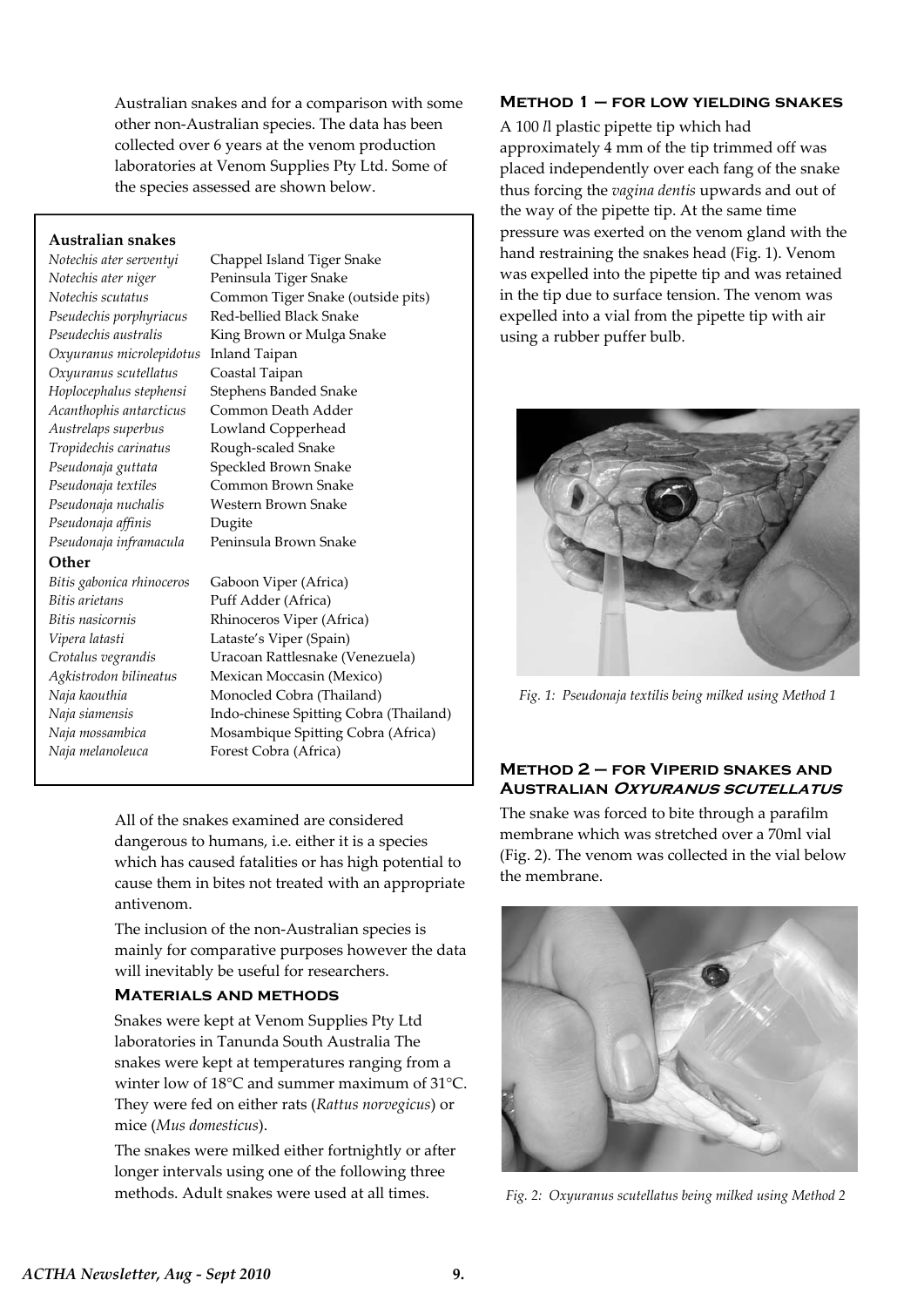### **Method 3 – for other elapids with moderate to short fangs**

A method described as the ''Mirtschin technique'' is described as forcing the snake to bite through a parafilm membrane which was stretched over a 70ml vial (Fig. 2). The venom was collected in the vial. Following this initial procedure, the snakes were again milked in a secondary milking as described in Method 1 (Fig. 1). Venom collected in this latter step was then expelled into the 70ml vial.

In instances where 70ml vials were used, to reduce the need to handle dried venom, once all snakes in a batch were milked, the venom was aliquotted from the 70ml vial to smaller 5ml vials.

During venom collection, the venom vials were weighed between each snake to allow determination of the wet yield produced by each snake. Once the venom was collected for any batch and aliquotted when 70ml vials were used, it was then snap frozen inside the vials in powdered dry ice and then stored for Lyophilization at a later date. Lyophilization was carried out using either a cold finger method whereby the temperature differential was provided by a mixture of alcohol and dry ice or a similar method provided by a Heto Drywinner freeze drier machine. Both methods produced similar results for any venom.

When the venom was dry it was then re-weighed and the % solids calculated. Using the calculated % solids and the wet weight of the venom for each snake the dry venom yield could be calculated for each snake. The use of the average%solids to calculate the dry venom yield is the only practical way of avoiding the necessity of using a separate vial for each snake milked.

Generally, yields from snakes milked were usually higher than yields from wild snakes hunting or those obtained from snakes using a defensive bite. Milking yields could represent a venom yield potential high and these amounts of venom may possibly be approached from snakes in some instances of frenzied attack or multiple bites. Snake venom yield is highly variable and injected amount varies with prey size and type and with snake age.

The average yields for the *Pseudonaja* species were considerably higher than previously reported. The average yields for *Pseudonaja textilis* Queensland were much higher than *P. textilis* South Australia. This could be due to the fact that in the wild a greater number of rats prey items are available to Queensland snakes than smaller mammalian prey items in the South Australia *P. textilis* used in this study. Greater amounts of venom are required to quickly immobilize larger prey animals and rats retaliate fiercely when bitten or trapped by snakes. *P. textilis* also uses prey restraint to hold its prey whilst delivering the venom and offers a brief opportunity for the rat to bite and injure the snake. More rapid immobilization by the venom through increased yield, would minimize injury to the snake.

Given the reported problems of CSL Ltd Brown Snake antivenom in neutralizing the procoagulant toxin fraction of *Pseudonaja* venoms which induces blood coagulation and small molecular weight toxins, the implications of these results suggest that if there is no change to the efficacy of the antivenom serum, further consideration be given to both the quantity of antivenom in the vial and the initial dose. The amount of antivenom present in vials of Australian antivenoms (CSL Ltd) is

## **Findings**

*Results were given in the paper in the form of tables (example at right). A summary of the results and discussion is included below.*

Generally, the average Australian elapid snake venom yields are low compared with cobra or viperid species included in this study.

The relationship between venom yields obtained from milking and those delivered by wild snakes when either hunting or using a defensive bite have been studied.

## **Table 6: Venom yield data for some cobra species**

|                | Naja kaouthia | Naja siamensis | Naja mossambica | Naja melanoleuca |
|----------------|---------------|----------------|-----------------|------------------|
|                | (Thailand)    | (Thailand)     | (Africa)        | (Africa)         |
| No. snakes     | 14            | 11             | 10              | 2                |
| No. milkings   | 140           | 82             | 80              | 59               |
| Min (wet) gm   | 0.176         | 0.193          | 0.175           | 0.623            |
| Min (dry) gm   | 0.058         | 0.072          | 0.057           | 0.181            |
| Max (wet) gm   | 1.897         | 1.690          | 1.806           | 2.766            |
| Max (dry) gm   | 0.742         | 0.738          | 0.656           | 1.102            |
| Av. (wet) gm   | 0.741         | 0.817          | 0.966           | 1.616            |
| Av. (dry)gm    | 0.266         | 0.341          | 0.335           | 0.571            |
| STD (wet)      | 0.316         | 0.352          | 0.410           | 0.514            |
| STD (dry)      | 0.123         | 0.157          | 0.149           | 0.216            |
| Var. (wet) gm  | 0.100         | 0.124          | 0.168           | 0.264            |
| Var. (dry) gm  | 0.015         | 0.025          | 0.022           | 0.047            |
| Av. % solids   | 35.63%        | 41.34%         | 34.60%          | 34.66%           |
| Milking method | 3             | 3              | 3               | 3                |
|                |               |                |                 |                  |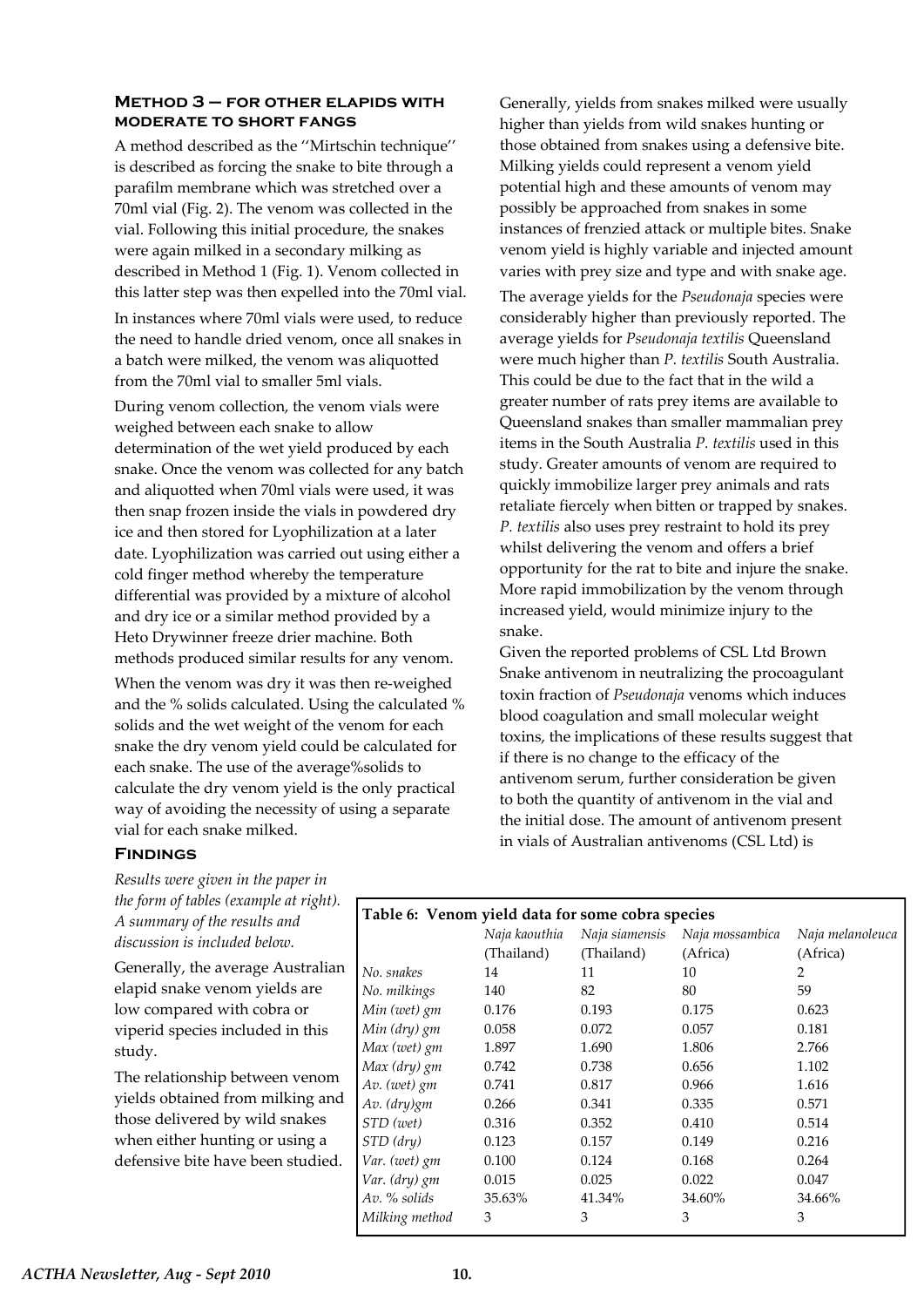related to the average amount of venom produced when the snakes are milked. The antivenom amount is calculated from tests measuring the amount of antivenom necessary to prevent death in small animals. In unpublished work, we have shown that these tests merely evaluate the neurotoxic effect and allow little time to measure other enzymatic effects, such as the procoagulant toxins which may take longer to manifest themselves. The venom neurotoxic effect is very fast in small animals, especially due to the postsynaptic neurotoxins. Two specimens of *P. textilis* from Queensland had maximum dry yields of 155 and 112mg and averaged 64 and 44.5mg respectively. They are abnormally high yields for this species and the *Pseudonaja* genus in general and demonstrate the potential of this species. A single antivenom vial of Brown snake antivenom is capable of neutralizing 10mg of Brown Snake venom based on the efficacy tests performed by CSL Ltd. The average venom yields resulting from milking, for most of the *Pseudonaja* species, are well over this amount. Using anaesthetised dogs, it was shown that to neutralise the effects of severe coagulopathy and cardiac depression, 25 times the recommended dose was required for *P. textilis* and 10 times the recommended dose was required for *P. affinis*. This discrepancy between the recommended dose, and the dose required, suggests that the antivenom‐ antibodies (immunoglobins) present in the antivenom are inefficient in neutralizing the venom procoagulant toxin. The reason for this could be quantitative (insufficient immunoglobins) or qualitative (the antivenom antibodies are of low affinity). Recent research work on this indicates that the problem is probably qualitative in nature, but clearly higher than expected venom yields will simply exacerbate this problem.

The average and maximum yields from the *Notechis* genus are also worth noting. Kangaroo Island Tiger Snakes, *Notechis ater niger,* averaged 110mg and one specimen achieved a maximum yield of 636mg. In earlier work we recorded a maximum yield in of 695mg in a male *Notechis scutatus* and in this work 336mg. These maximum yields are much higher than previously recorded average yield for *N. scutatus* of 35mg and indeed our average yield of 28–42mg depending on the geography of the snake's origin. The greater yields for *N. ater niger* over *N. scutatus* could reflect a variations in the toxic components of the venom.

The authors have found that the quantity of procoagulant toxin in the *N. ater niger* venom is only 60% of *N. scutatus*. This may have a bearing in immobilizing



prey. It has previously been shown that cardiovascular depression can be caused by the procoagulant toxin in *N. scutatus* venom and the toxin could be important in immobilizing prey. Having less of this toxin in the venom could require a greater venom yield to subdue some prey items.

### **References**

*Allon N, Kochva E (1974). The quantities of venom injected into prey of different size by Vipera palaestinae in a single bite. J Exp Zool 188(1):71–75*

*Fiero MK, Seifert MW, Weaver TJ, Bonilla CA (1972). Comparative study of juvenile and adult prairie rattlesnake (Crotalus viridis viridis) venoms. Toxicon 10(1):81–82 Judge RK, Henry PJ, Mirtschin P, Jelinek G, Wilce JA (2006). Toxins not neutralized by brown snake antivenom. Toxicol Appl Pharmacol 213(2):117–125*

*Madaras F, Mirtschin PJ, Kuchel T (2005). Antivenom Development in Australia. Toxin Reviews 24:79–94. Taylor& Francis. Inc*

*Masci PP, Mirtschin PJ, Nias TN, Turnball RK, Kuchel TR, Whitaker AN (1998) Brown snakes (Pseudonja Genus): venom yields, prothrombin activator neutralization and implications affecting antivenom usage. Anaesth Intens Care 26:276–281*

*Morrison JJ, Pearn JH, Coulter AR (1982) The mass of venom injected by 2 elapidae: the taipan (Oxyuranus scutellatus) and the Australian tiger snake (Notechis scutatus). Toxicon 20 (4):739–745*

*Morrison JJ, Charles NT, Pearn JH (1983) The use of experimental models to study the biting habits of Australian snakes in both ''defensive''and ''Hunting'' bites. Toxicon 3:305–308*

*Morrison J, Pearn J, Covacevich J, Tanner C, Coulter A (1983– 1984) Studies on the venom of Oxyuranus microlepidotus. Clin Toxinol 21(3):373–385*

*Sprivulis P, Jelinek GA, Marshall L (1996) Efficacy and potency of antivenoms in neutralizing the procoagulant effects of Australian snake venoms in dog and human plasma. Anaesth Intens Care 24:379–381*

*Sutherland SK, Tibballs J (2001) Australian animal toxins. Oxford University Press, Melbourne*

*Tibballs J, Sutherland SK (1991) The efficacy of antivenom in prevention of cardiovascular depression and coagulopathy induced by brown snake (Pseudonaja) species venom. Anaesth Intens Care 19:530–534*

*White J (1995) CSL antivenom handbook. CSL Ltd, Melbourne*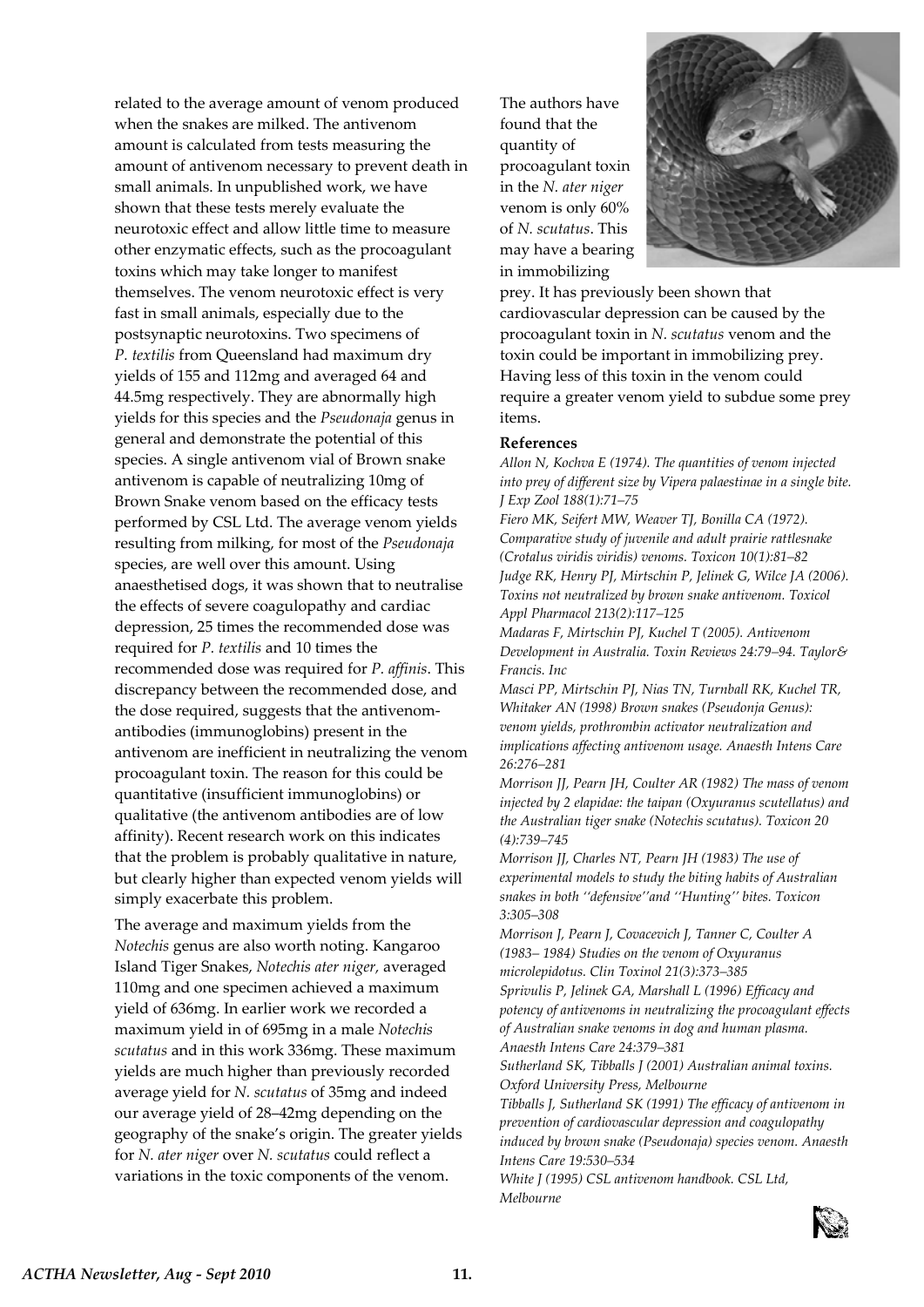# **Burrowing into ACTHA's past: 1987**

### *By Mandy Conway, Editor*

The ACTHA Newsletters of 1987 started to appear more regularly and included details of some Meeting speakers and their topics. Newsletters of note have been summarised below. I have purposefully left content which today could be considered controversial because I wanted to accurately reflect the views of the time.

### *Anyone wishing to see any edition in full can contact The Editor.*

The **March 1987** edition introduced Sue Tudor from Braidwood, and previously the SA Herpetology Group, as our new Secretary and Newsletter Editor. It called for a discussion on membership fees to cover envelopes and stamps for the Newsletter, setting up a herp library, installing a Treasurer and indeed a Committee.

### **April 1987:**

- **membership fee** introduced; \$5 for adults and \$2 for children;
- the creation of an attendance book to be passed around at Meetings;
- a **pamphlet** produced by the then Dept. of Territories and Local Government on *ʹThe protection and keeping of animals in the ACT and Jervis Bay Territoryʹ* was included. It listed exempt species and licence, import and export requirements;
- an article detailing successful attempts to breed a male diamond python with a female carpet python;
- **Honey Pyner, a Bungendore Vet**, contributed an article about a 9 month old **Childrenʹs Python** she had treated. It was undersized for its age (12 inches long, 10 grams), had poor shedding, a poor appetite with recurrent parasite problems despite regular worming, low‐grade dehydration and the sudden appearance of a large bulge one third of the way down the body. A 0.75cm flat stone was surgically removed but unfortunately the snake died shortly after surgery. The anaesthetic, an inflamed stomach and poor general condition were blamed. Honey recommended that small stones not be used in substrate and animals should be seen by a vet quickly if unwell to avoid gastritis or peritonitis.

**May 1987** saw Sue Tudor elected as Secretary/ Editor and Paul Hardiman as Treasurer, with 20 members attending Aprilʹs Meeting to hear Arthur Georges give a talk on *'The Warradjan— Australia's most unusual turtle'.* The Membership fee was revised to **\$10 per adult** and \$5 for students and concessions.

A newspaper article covered the birth of nine **rare yellow Anacondas (***Unetchis noteaus)* **at Joe Bredlʹs Reptile Farm in Renmark, SA**. ʺTwo feet long at birth, they are born live after a four month gestation period and are aggressive from day dot. They start life eating small mice and move onto wild pigs and deer in their native country."

Another newspaper article *ʹSnakes aggressive only if provokedʹ,* advised readers to avoid local venomous snakes on the move.

The **June 1987** newsletter contained the following contributions: *ʹBreeding of Blue‐tongue Lizardsʹ* by junior member Paul Scanlan.

ʹ*Notes on captive breeding of the taipan Oxyuranus scutellatusʹ,* Neville Burns, RKA Journal.

ʹ*Reptile breeding: a justifiable goal?ʹ* article reprinted from the RKA Journal.

**Extract: ʹ**120 reptile keepers are licenced in NSW by NPWS due to hobbyists automatically granted licences from early 1974. Many of these people have established excellent breeding records, though the newest NPWS policy disallows the distribution of arising progeny to new, unlicenced hobbyists. Licenced reptile keepers are granted permission to collect new specimens under only the rarest of incidences. Keepers would like to be able to transfer progeny of captive breedings. Common sense dictates that reptile collecting will always occur, regardless of its legality ‐ it always has. We cannot very well breed reptiles for distribution without first obtaining breeding stock in some legal and practical manner.'

The **August 1987** newsletter reported the very sad news that Eric Worrell had died at his home in Gosford, aged 62, from a massive heart attack. Eric Worrell founded the Australian Reptile Park at Ocean Beach, Gosford, in 1946. He helped develop antivenom serums for Australiaʹs dangerous spiders and snakes. He spent many years milking the poisonous species to send venom to the Commonwealth Serum Laboratories in Melbourne.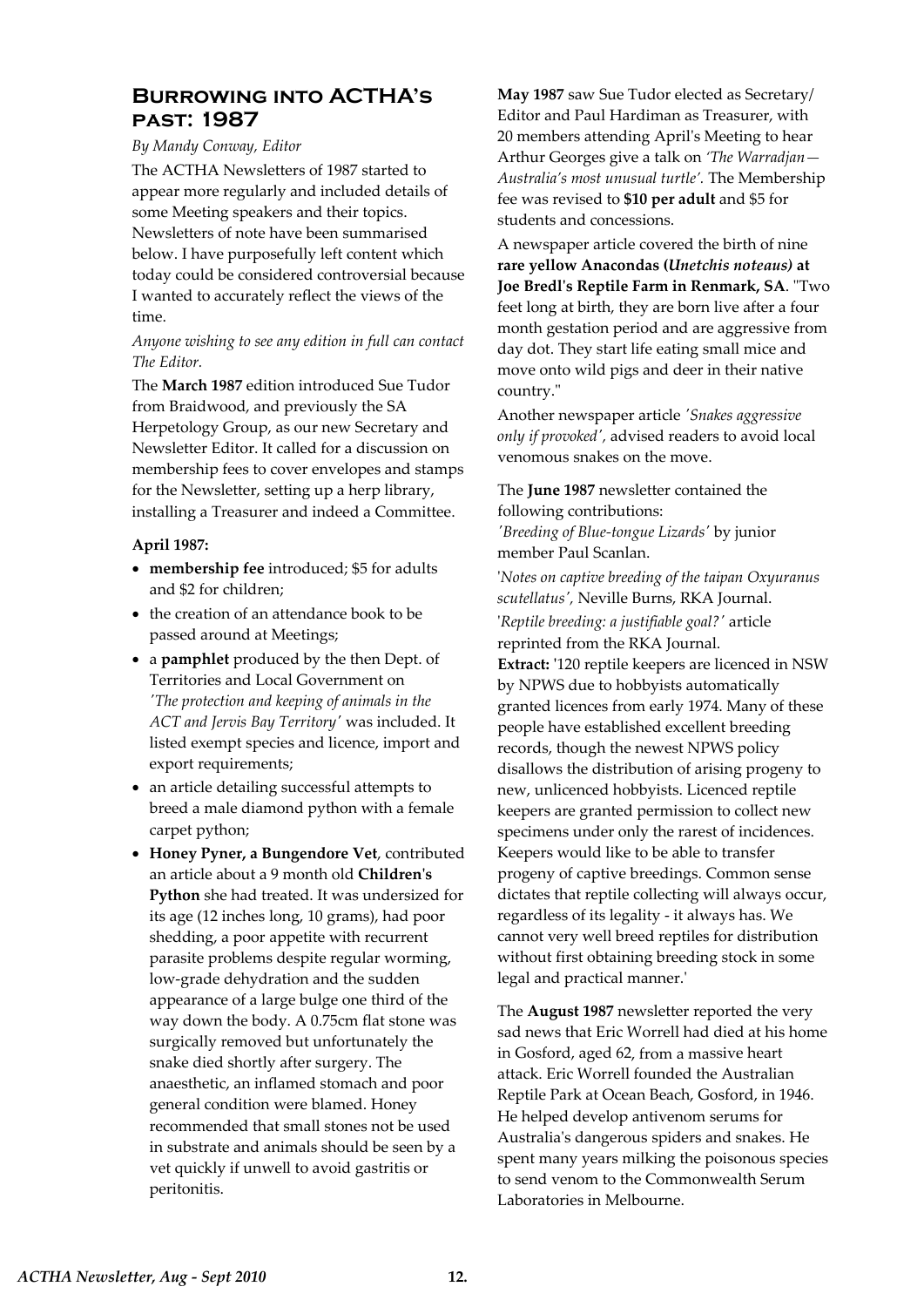An interesting paper from the **NSW National Parks and Wildlife Service** was included in the **May 1987** Newsletter entitled **ʹAll reptiles in NSW are protected ‐‐‐ but!ʹ**

ʹReptiles and most other native animals are protected by law in NSW. This means that reptiles cannot be killed or harmed or disturbed in any way unless they are a direct threat to life or property. It also means that reptiles cannot be sold, or kept in cages without the permission of the NPWS. However, there are some reptiles that do not suffer unduly when kept as pets and properly cared for. These are:

| Cunningham Skink Egernia cunninghami     |                                            | Common Blue-tongue Lizard Tiliqua scincoides |                        |
|------------------------------------------|--------------------------------------------|----------------------------------------------|------------------------|
|                                          | Shingle-back Lizard Trachydosaurus rugosus | Eastern Water Dragon                         | Physignathus lesueurii |
|                                          | Eastern Water Skink Sphenomorphus quoyii   | Swamp Snake (Venomous)                       | Hemiaspis signata      |
| Long-neck Tortoise Chelodina longicollis |                                            | <b>Short-neck Tortoise</b>                   | Emydura macquarrii'    |

ʹNPWS has therefore relaxed the regulations to allow two individual reptiles selected from the above list to be kept as pets. However, they must not be collected from parks and reserves. Each of these reptiles has its own preference for food and living conditions and you should be aware of these before deciding to keep one. Information on reptiles is contained in the books listed below (Goode, Swanson, Worrell, Cogger...) or write to the Australian Herpetological Society or the NPWS.ʹ

There was advice regarding health checks, 'particularly as illness is not always easy to spot in reptiles'. NPWS also 'does not encourage the caging of native animals and wherever practical, reptiles should have the run of a yard, verandah or large enclosure.ʹ Basic advice on enclosures was provided, along with ʹthe animal should not be handled too often.'

**ʹAny offspring?** Your reptile may give birth to young. Remember that you may legally keep only two reptiles at a time. The young are to be released after seven days into their natural environment within 40km of the area where the parents were found.**\*** Also remember that an animal kept in captivity for most of its life loses the ability to live under natural conditions.ʹ

**\*** *?!*

#### *(contʹd from page 12)*

Eric Worrell was made an MBE for his services to herpetology and in 1980 received the National Bank Humanitarian Award for his work on the funnel‐web spider.

### **October 1987** and *ʹIs the earless dragon extinct in the ACT?ʹ*

The article by then member Dean Ward, Zoology Dept., ANU, is summarised below. ʹThe Lined Earless Dragon *Tympanocryptis lineata* (Peters 1863) has not been recorded from the ACT by the CSIRO Australian Wildlife Collection in the past twenty years. It is a widespread species inhabiting diverse environments; desert, grasslands, low shrub‐ land and even open woodland. Canberra is on the eastern most point of its distribution and represents a marginal habitat at best. With increased urbanisation, *T. lineata* has appeared to have retreated westward.'

Dean suggested at the time that ACTHA mount a survey to see if *T. lineata* had in fact become extinct in the ACT, and cited four reasons.

ʹFirstly, before any management plans can be drawn up, its status must be established. Our effort is worthwhile simply on the premise that we may be aiding the survival of this lizard.

Secondly, the Association is lucky to have in its membership many experienced scientists able to teach other members methodologies used in field experiments.

Thirdly, it is quite likely we could get some coverage in the local media. The repercussions of this could be increased membership ‐ a goal worth striving for if we want a dynamic Association. This project could lend legitimacy to our group in the eyes of native fauna authorities and many otherwise closed doors may be opened.'